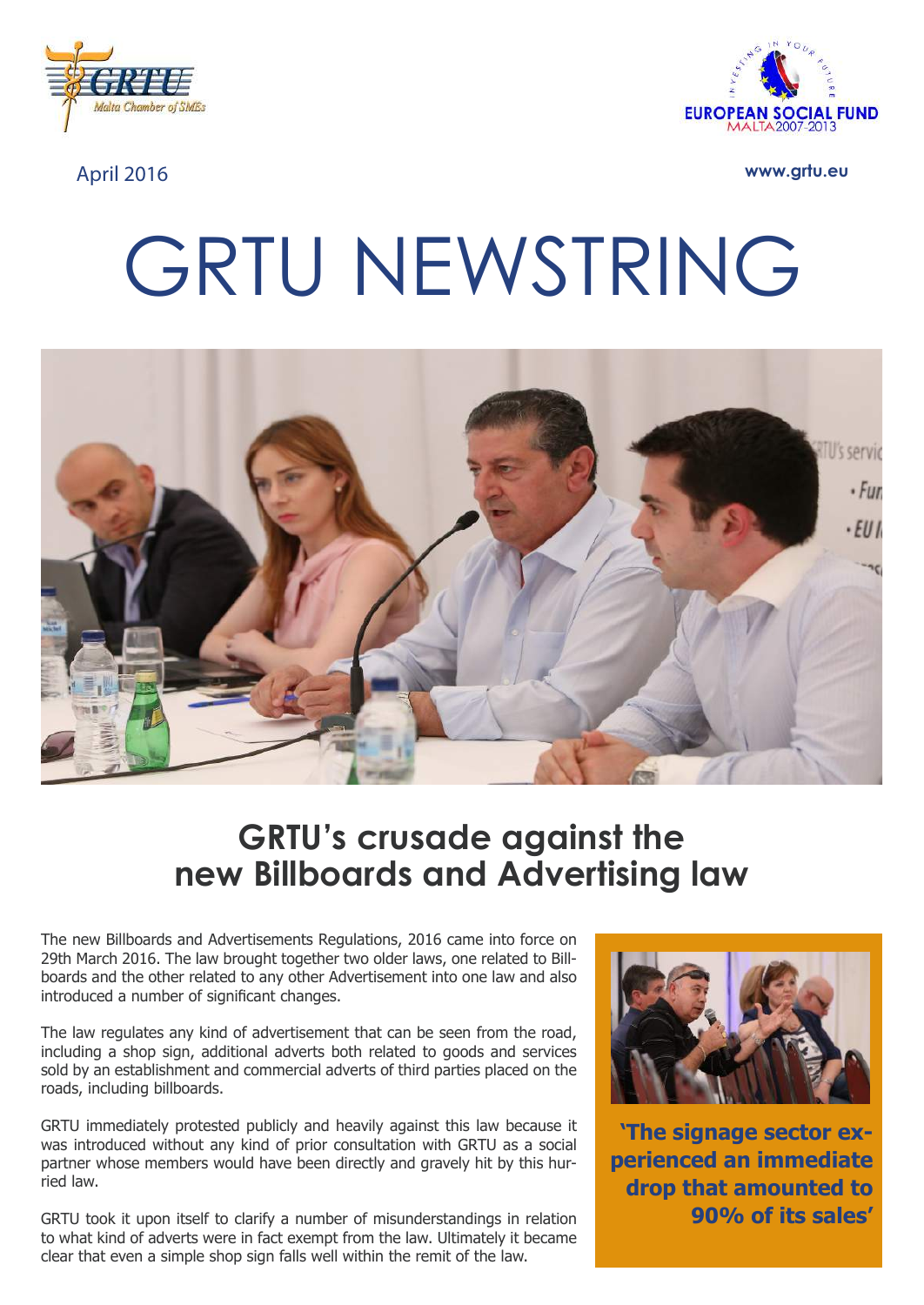# **GRTU's crusade against the new Billboards and Advertising**

An urgent meeting was held by GRTU for its members to discuss its concerns, iron out misunderstandings and establishing a way forward. A wide range of sectors reached out to GRTU and expressed their grave concern with the law.

The signage sector experienced an immediate drop that amounted to 90% of its sales. This sector was overnight practically stalled with its clients holding back orders fearing that their brand new signs would not be complaint with the law and subjected to the yearly Eur1500 fee.

Billboard operators were also thrown into turmoil being given an impossible deadline to register their billboards and comply with the requirements of the new law. Government unfortunately decided to address a problem that had been accumulating for over 10 years overnight and pointed its finger at billboard operators when the Government had significantly contributed in providing the right conditions to the situation we have on our hands today.

Following this public outcry GRTU held two meetings with the Parliamentary Secretary, meetings that GRTU



itself had requested.

After lengthy discussions, GRTU succeeded in negotiating a 6 week long consultation period in order to come up with a set of proposals that would solve the issues that are embedded in the law.

GRTU's consultation process is currently underway and will close on the 6th of June. The sectors that are being consulted are the sign writing operators, the billboards operators, as well as businesses in general, including retail shops.

## **GRTU Signage Association being formed – Billboard Operators**

GRTU's incessant work on LN103/2016 has led to a six-week consultation period which shall be putting forward constructive proposals as to how the advertising, signage and billboard sectors ought to be regulated in a fair and logical manner which makes sense for the regulator but which is practical on the ground.

Members from the signage and sign-writing sector within GRTU have been actively meeting throughout these weeks to tackle the core issues of the law and propose a system which would regulate efficiently and effectively without harming business. With an increasing number of members from the sector joining GRTU, the need has been felt to set up a fully-fledged association for the signage and sign-writing sector within the structures of GRTU.

In parallel to the sector's work on the proposals for the new law meetings are being held to draft a statute and devise a workplan for the new association. The association's main aims shall be to promote and widen the sector, to set standards and guidelines for the sector, and to raise the quality of service within the sector as a whole.

In addition to the signage and sign-writing sector, GRTU has also welcomed billboard operators as a separate new sector. GRTU already represented operators within the billboard sector but with more members joining a new section has been set up specifically for this sector. These GRTU members are working well hand-in-hand to respect the agreement reached with the Government regarding billboards as well as commencing discussions to set proposals for the new law from the perspective of billboard owners.





**2**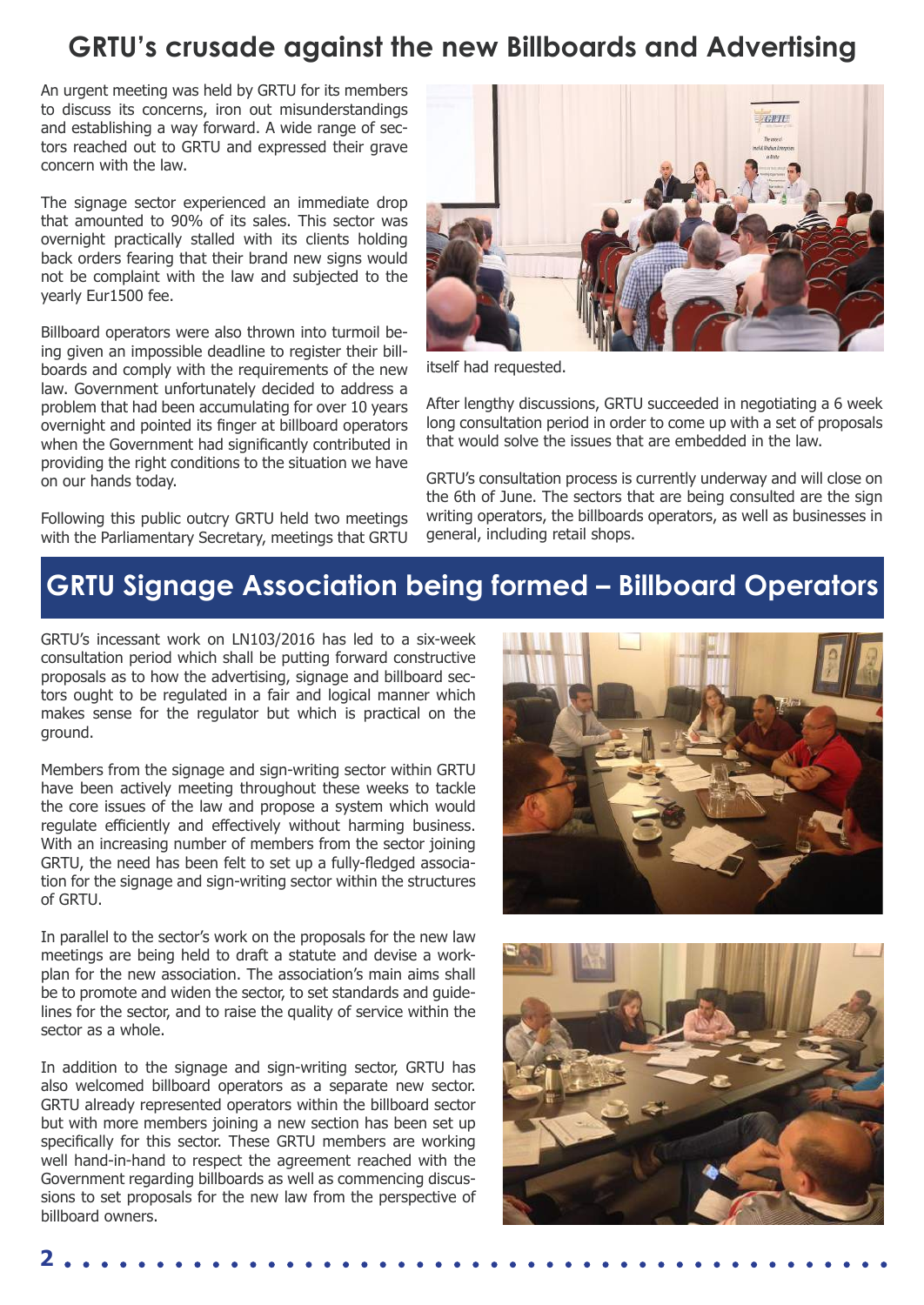

## **The problems introduced by LN 103/2016 are multiple and serious**

#### **1. One size fits all**

The law that may have had scope to perhaps orderly organise the billboards that we see scattered around our roads has stretched to cover any form of advertisement. Advertisement is defined as any word, letter, model, sign, placard, board, notice, device or representation, whether illuminated or not for the purposes of advertisement, including any boarding or similar used for the display of advertisements, including a billboard.

The Regulations go on to state that no advertisement shall be displayed or be illuminated in any place that is visible from the road without the permission of the Authority. This in practice literally means that all advertisements that are visible from a road will be regarded in the same manner, irrelevant if these are done within one's private property or on public land and if these are advertising the goods sold within the shop or if the advert is a commercial one, and will require a Planning Authority permit at a fee and will also pay a yearly license of Eur 1,500 every year to Transport Malta.

#### **2. A misleading and irrelevant exemption**

GRTU was shocked to realise that the law goes as far as including shop signs and other advertisements that might be affixed to the façade. This with the exception of signs not more than 0.5 square meters in area that are fitted flat against the façade or fascia and is not a projecting sign and as long as there are no more than two such advertisements per shop.

The 0.5m2 exemptions was introduced in the 1993 law because this was the standard practice in the 1980s and the sign and advertising industry has since then significantly advanced. In practice any sign today falls outside this size and therefore is subject to the law.

#### **3. Reinforcing an outdated and never before enforced**  The law has not assessed the significant impact it will be **law**

GRTU was disappointed to see that a new law released by the Parliamentary Secretary for Simplification of Administrative Bur-

dens was in no way simplified and elements that should have clearly been removed because they are outdated and not enforceable have been renewed in the new law.

Just to give one example, a disturbing requirement is that any advertisement, including a shop sign, must bear the Authority's reference number for its permission and this must be included as an integral part of the advertisement design in a permanent, clear and legible manner. This negatively impacts the design of logos and signage both future and even more so those existing and overlooks the fact that this goes against the branding rules of franchises.

#### **4. Conceived, introduced and enforced overnight**

GRTU is aggravated by the fact that the Legal Notice has overnight placed great strain on the sector that is now faced with a situation where it is not able to honor advertisement commitments made before the law was published. Operators were put under pressure to resubmit the paperwork of their permits with the Planning Authority by Monday 11th April after Planning Authority officials reportedly called the clients of billboards operators informing them that if the billboard is not regulated a fine of between Eur 1000 and Eur 5000 will be applied.

GRTU condemns the method in which this law came into force in total disrespect of the principles of transparency and consultation. The law has hastily attempted to address an issue that has been in existence for a lengthy amount of years in the most incorrect of manners. Moreover, the Planning Authority has been sitting on the permit applications for over two years without giving any form of feedback.

having on enterprises across Malta and has induced a money making mechanism that will throw enterprises in an even more precarious situation.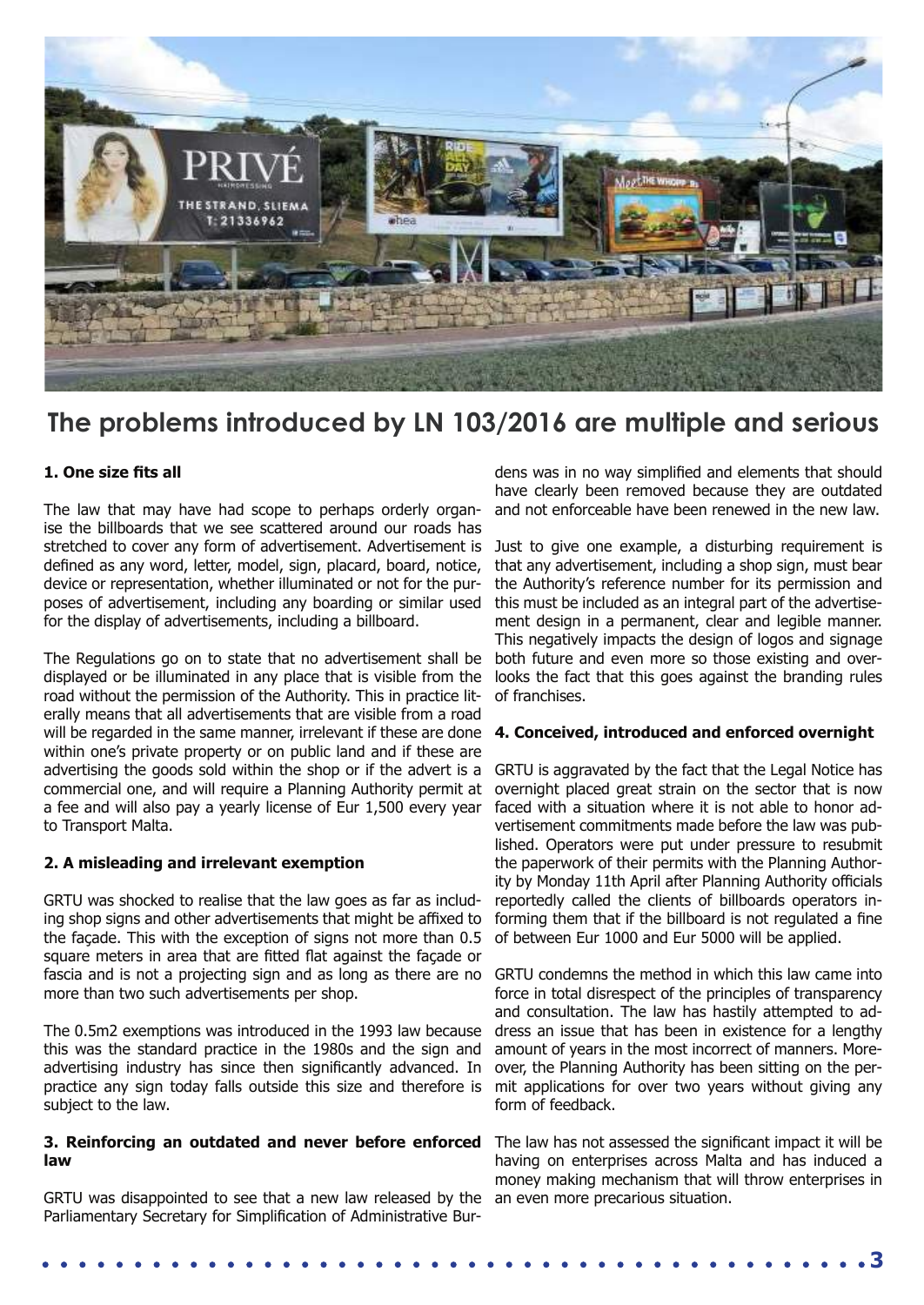## **Opportunity for Web Developers - New e-commerce scheme**



GRTU has been informed that a new scheme that will part finance scheme could improve and a consultation meeting was the setting up of a e-commerce websites by companies will be launched shortly.

A significant pot of money will be available that will open up a healthy amount of opportunities both for those seeking to set up their website or include an e-commerce facility in their existing one, as well as those that provide the web development service.

Selling online is a phenomenon that has changed the world of commerce and sales. This has come to great benefit to those enterprises that have sought to explore the opportunities of foreign markets. Foreign companies have succeeded tremendously in this area, with some basing their entire business plan on their online presence.

Unfortunately, due to a number of reasons, Maltese enterprises are still lagging behind significantly and a grant will certainly help them in finding the necessary willingness to move forward in setting up an online presence and ultimately selling online.

GRTU has already submitted its feedback on how we believe the

held for web developers in order to discuss the access criteria to be enlisted in the scheme that will enable them to provide the service.

The only way enterprises can benefit from the scheme is if they use a service provider that is listed and to be listed service providers need to apply and comply with a set of criteria.

The suggestions put forward by web developers were multiple and GRTU is currently in discussions with the Government to ameliorate the conditions in order to increase access to the largest number of service providers possible.

Thee-commerce scheme will be launched shortly and GRTU will be hosting information sessions for enterprises interested in the scheme and a separate one for service providers in order to help them enlist in the scheme.



**4**

## **Restaurant Insurance Get to know the Atlas Business Plan**

People you can trust



Call us on 7904 9409 for more information.

GRTU Services Limited is enrolled (enrolment no. C56871) under the Insurance Intermediaries Act 2006, to act as a tied insurance intermediary for Atlas Insurance PCC Limited, which is authorized under the Act and regulated by the Malta Financial Services Authority. The policies are underwritten by Atlas Insurance PCC Limited.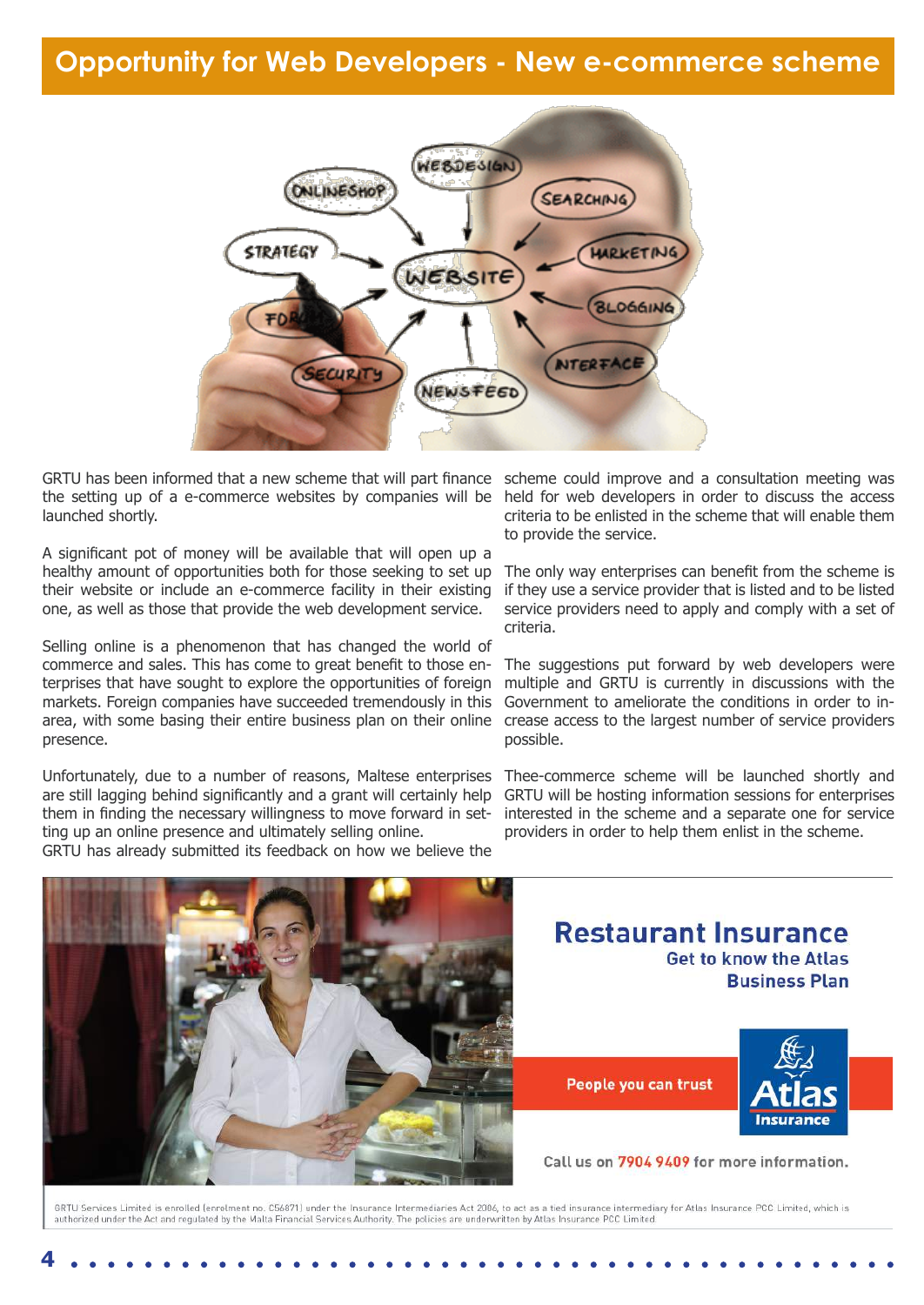# **GRTU Transport Lobby Group progresses on Kappara Junction Project Proposals**

GRTU's Transport Lobby Group has been focusing its work on proposals related to the Kappara Junction Project. The Kappara flyover is a necessary national project which is planned to stretch over a 77-week period. For the duration of the project, traffic management will be effected given that this junction is a crucial one for Malta's infrastructure and connectivity for traffic flows.

The Lobby Group of GRTU represents various major stakeholders in the transport and logistics industry, such as chauffeur-driven cabs, coaches, transport for disabled persons, goods distributors, couriers, freight forwarders and cargo hauliers, amongst others. Following the preparation of a 30-strong proposal document which was presented to the Ministry for Transport and to Transport Malta, the Lobby Group has been pushing forward its proposals for the betterment of the traffic management plan during the project.

It is inevitable that such major project would have impact on traffic flows, but with GRTU's expertise from operators in the industry, mitigation of unnecessary stress of traffic on the area and better flows of traffic can be achieved. The Lobby Group has been meeting every week to monitor developments and provide further input to its proposals. Meetings with Ministry and TM officials have continued over the past weeks with GRTU Transport Lobby Group members giving further suggestions and tweaking towards improvements.

It is clear that Minister Joe Mizzi is understanding the reasoning behind the proposals put forward by the GRTU Transport Lobby Group. Recently Minister Mizzi has expressed that road closures because of village feasts and placement of cranes may not be allowed in cases that would disrupt to already strenuous situation during the peak points of the project.

GRTU had in fact insisted that permits for any form of full or partial road closures need to be approved by Transport Malta through a centralized unit which is overseeing impact on the surrounding areas and the traffic management plan when national projects such as this are ongoing. The Minister's statements reflect this line of thought.

GRTU has also proposed a park-and-ride system through alternatives which would alleviate commuters and residents in cases where it is necessary to reduce parking spaces due to the project in order to allow smoother traffic flows. This is due to side-roads or main roads being now switched to main roads or traffic arteries respectively. The Transport Minister has also announced that such considerations are being made and in fact GRTU is indeed informed that contact with site owners has been made as per GRTU's recommendations.

GRTU's Transport Lobby Group is also advocating a strong communication system to inform the public of road closures and alternative routes. The Lobby Group's most recent meeting was in fact with Transport Malta's PR office in order to establish a fast-track communication channel for GRTU members to inform TM of on-the-ground traffic developments and







for GRTU to inform its members of any road closures or developments to the traffic management plan.

GRTU's Transport Lobby Group is indeed working actively to find solutions to the exigencies of the project and foresee possible issues that may arise. It shall continue to monitor developments to constructively provide alternatives that would ease off the pressure on the area as it is every business operator's interest to ensure smoother traffic flows for the project duration.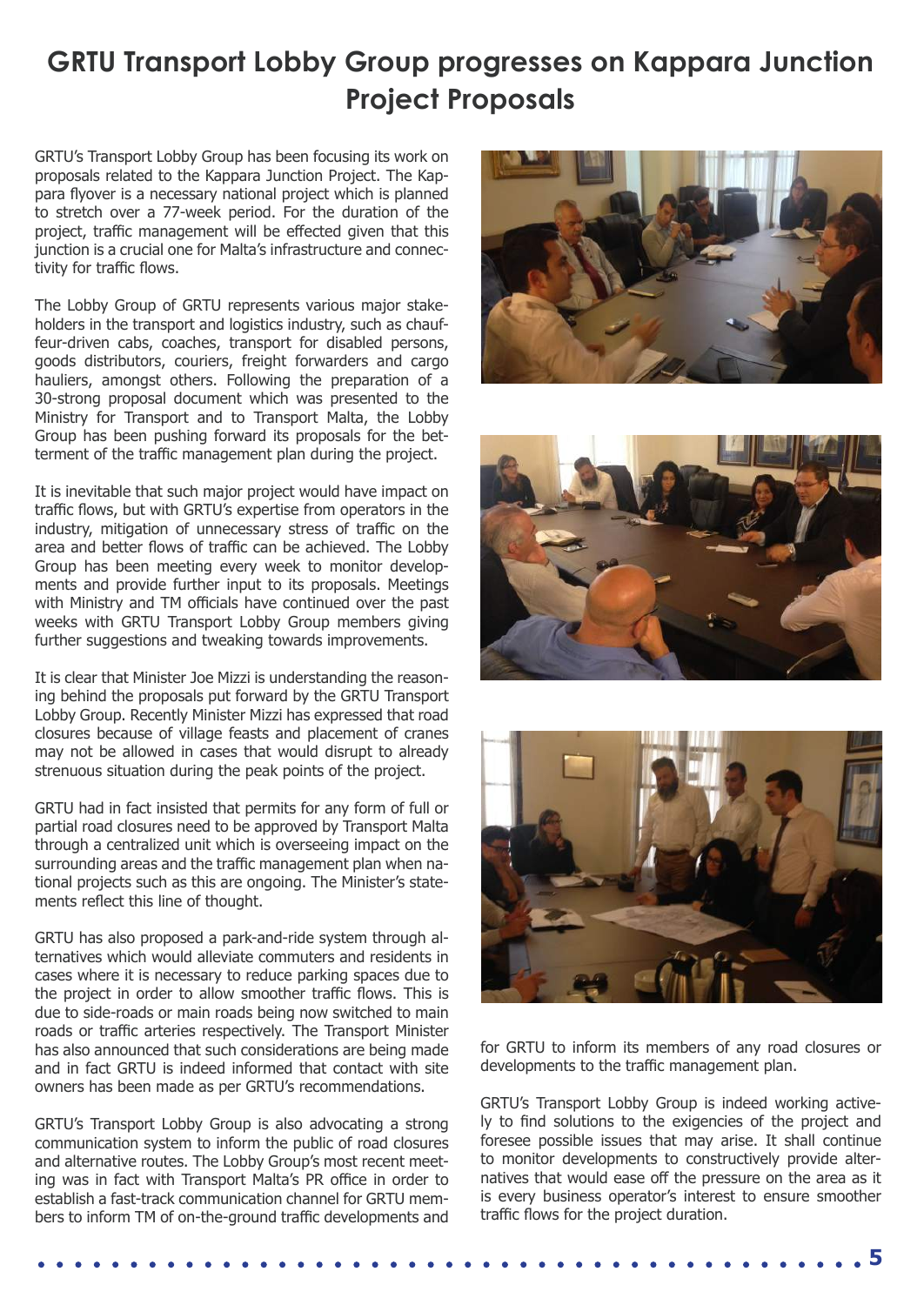### **Excise Duty on Plastic Bags, Sacks, Cones, Films, Sheets or Tubes**



Budget 2016 announced the move of plastic bags and sacks from Eco-Tax to Excise Duty. This decision was taken as part of the phasing out of the heavily criticized Eco-Contribution and the replacement with Excise.

The Customs Department Director General Joseph Chetcuti explained that the Government considers this as a more just and enforceable tax. The mechanism is also markedly different.

The process to pay Eco-Tax was instigated by the individual once the product is sold and it was heavily abused because it was easier for an individual not to declare sale of the product. With Excise the product is not released until the duties are paid.

With Excise, the point at which the tax is paid is at point of entry into the market or at point of being released from a tax warehouse. With Eco-Tax, the tax was due at point of sale.

When it comes to how the tax is calculated, Eco Tax is calculated per unit, irrespective of the size or weight. Excise is calculated by weight and there is a maximum cap as to how much one can pay.

In most cases the same amount of money is due, however the law is now clearer and covers in a fairer manner bags of different sorts.

The following is a description of how the new duty has been introduced:

1. DESCRIPTION: Bags of plastic of HS Codes 3923 21 and 3923 29, for the conveyance of goods, with a handle, loop, slot or any other feature that facilitates the use of the bag for the conveyance of goods;

#### **€1,700 per 100 kgs (€17 per kg) but not less than €1,500 per 10,000 units (€0.15c per bag)**

2. DESCRIPTION: Bags of plastic of HS Codes 3923 21 and 3923 29, whether for the conveyance of goods or not, with or without a handle, loop, slot or any other feature that facilitates the use of the bag for the conveyance of goods, having a dimension of 28cm x 38cm or less and having a thickness of 15 microns or less, inclusive of gussets and handle;

#### **€15 per 100kgs (€0.15 per kg) up to a maximum of €45 per 10,000 units (€0.0045c per bag)**

- 3. DESCRIPTION: All other plastic sacks and bags (including cones) of HS Codes 3923 21 and 3923 29 and films, sheets or tubes of plastic of HS Headings 3917 and 3920 intended for the conversion into plastic sacks and bags; but
	- excluding bags of plastic of HS Codes 3923 21 and 3923 29 and films, sheets or tubes of plastic of HS Headings 3917 and 3920 which constitute or form an integral part of the packaging in which food stuff is sealed prior to retail or transfer ; and
	- excluding bio-degradable sacks and bags in accordance with MSA EN 13432:2000, MSA EN 14046:2003. MSA EN 14047:2003 and MSA EN 14048:2003;
	- excluding printed sacks and bags of plastic of HS Codes 3923 21 and 3923 29 purchased specifically for the collection of recycled waste by the authorised waste management schemes;

#### **€250 per 100kgs (€2.50 per kg) up to a maximum of €170 per 10,000 units (€0.017c per bag)**

- 4. DESCRIPTION: Bags of plastic of HS Codes 3923 21 and 3923 29 and films, sheets or tubes of plastic of HS Headings 3917 and 3920 which constitute or form an integral part of the packaging in which food stuff is sealed prior to retail or transfer; **€0**
- 5. DESCRIPTION: Bio-degradable sacks and bags in accordance with MSA EN 13432:2000, MSA EN 14046:2003. MSA EN 14047:2003 and MSA EN 14048:2003; **€0**
- 6. DESCRIPTION: Printed sacks and bags of plastic of HS Codes 3923 21 and 3923 29 purchased specifically for the collection of recycled waste by the authorised waste management schemes; **€0**

In addition to above, a clarification was made whereby plastic bags that outers and/or wrappers used by industry as part of the packaging process shall not pay excise duty. Customs are presently working on clear guidelines to facilitate implementation.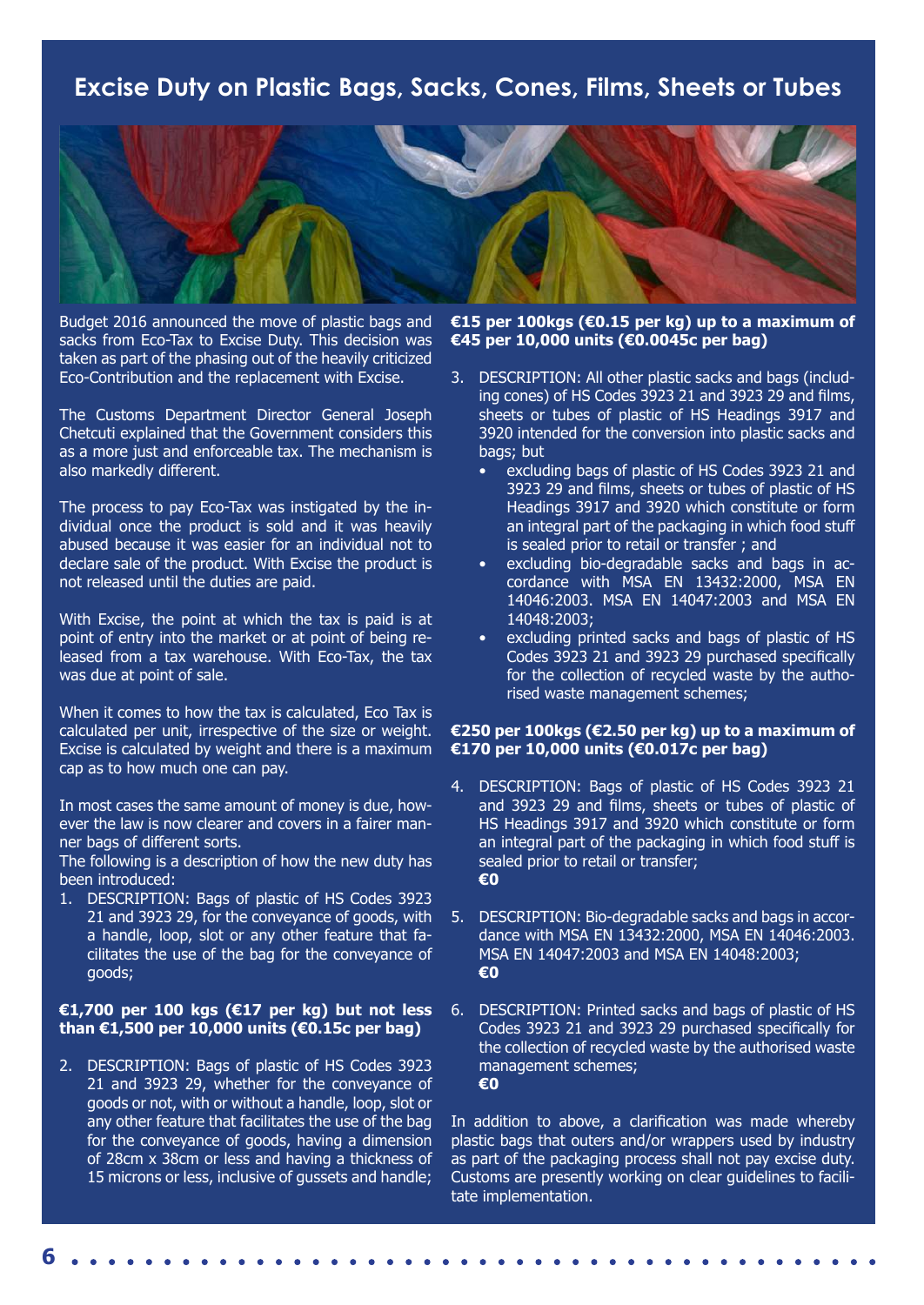

## **Operations at Malta Freeport Terminals Limited**

GRTU will be representing its cargo hailier members during a meeting being held in the coming days to address various issues being caused by repeated delays brought about by inefficiences caused by the clearance offices at the freeport.

GRTU's main concern is that one of the two clearance offices is being closed during peak-hours and which, according to statistics presented by Freeport officers during a meeting held recently, needs to be ectended immediately.

Another concern that must be discussed is the overnight stay (ONS) situation at present. GRTU proposes that an alternative place will need to be found with the aim that containers would be more organanised. This procedure has always worked efficiently in previous years.

Due to these issues and other that GRTU has been made aware of, GRTU will seek to improve the level of dialogue dor the benefit of its members and smoother operations.



## **Information Session CE Marking**

The Malta-EU Steering and Action Committee (MEUSAC) and the Malta Competitiveness and Consumer Affairs Authority (MCCAA) will be organising an information session on 'CE Marking'.

Two presentations will be delivered during the session. One will cover the practical aspects of MCCAA's operations in relation to CE Marking, (inspections and some simple testing which can be done on toys), whilst the second presentation

**7**

will be covering MCCAA's operations in general and aspects of conformance procedure, (CE marking etc).

The aim of this session is to clarify the need for CE Marking and to better explain the minimum legal requirements products have to meet before being allowed on the market in any EU Member State.

The information session will be held on Tuesday, May 17, 2016 at 10am, at Europe House, 254, St Paul's Street, Valletta.

Should you be interested in attending kindly reply on info.meusac@gov.mt by not later than Monday, May 16, 2016 end of business.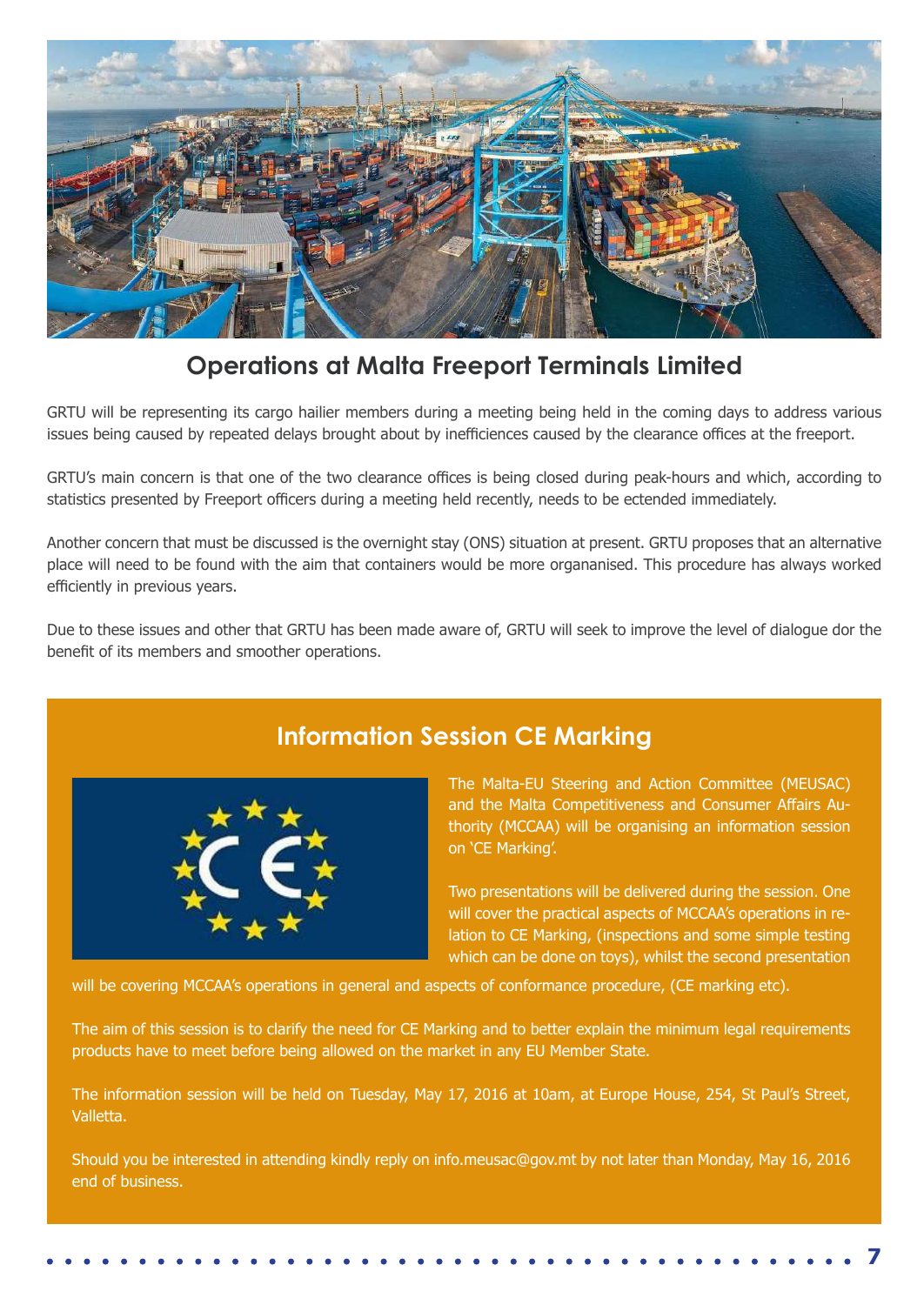# **GRTU representing Mriehel small businesses within the Mriehel Enterprise Zone Foundation**

![](_page_7_Picture_1.jpeg)

The Mriehel Industrial Foundation is a private-public organization for public benefit. The long-term objective of the Foundation is to draw up a vision for Mriehel that ensures a development which can embrace both private and public investment in a common goal of economic and urban growth responsive to international business and investment potential whilst respecting traditional urban and environmental qualities.

In the immediate term, the Foundation will seek to manage Mriehel on a day-to-day basis addressing current and practical challenges to better support business operations. It will be a one-stop-shop for landlords and tenants within the area and will be a direct link to competent authorities and the local councils.

Entrepreneurs operating from Mrieħel industrial estate have joined forces with the government and set up a foundation tasked to embellish the area and turn it to a modern business park. The biggest 16 private operators in Mriehel have come together and elected 6 amongst them as their representatives to form part of the Foundation. The Government has elected 6 representatives from its side to contribute to the Foundation that include MEPA, Transport Malta, GRTU and B'Kara Local Council.

The foundation will receive up to €400,000 from the state, which will be complemented by an equal amount from the members, as well as any planning authority fees related to development in this industrial zone. The Industrial Zone has a multitude of priorities. These include access to commercial services, construction of roads, health and safety in the area, parking facilities, catering for floods, improvement of accessibility and traffic congestion issues and addressing the general unkept environment.

In addition, the Foundation will ensure that Mriehel will gradually change in a dezignated zone for manufacturing and international commerce. The area has great potential to compete with foreign international commercial zones.

The Foundation will act as the voice of the different stakeholders and GRTU will be representing the interest of small businesses through GRTU's President Paul Abela who is a member of the Foundation.

GRTU will shortly be calling a meeting for small businesses in the area and will be electing a committee that it will consult on developments.

|--|--|--|--|--|--|--|--|--|--|--|--|--|--|--|--|--|--|--|--|--|--|--|--|--|--|--|--|--|--|--|--|--|--|--|--|--|--|--|--|--|--|--|--|--|--|--|--|--|--|--|--|--|--|--|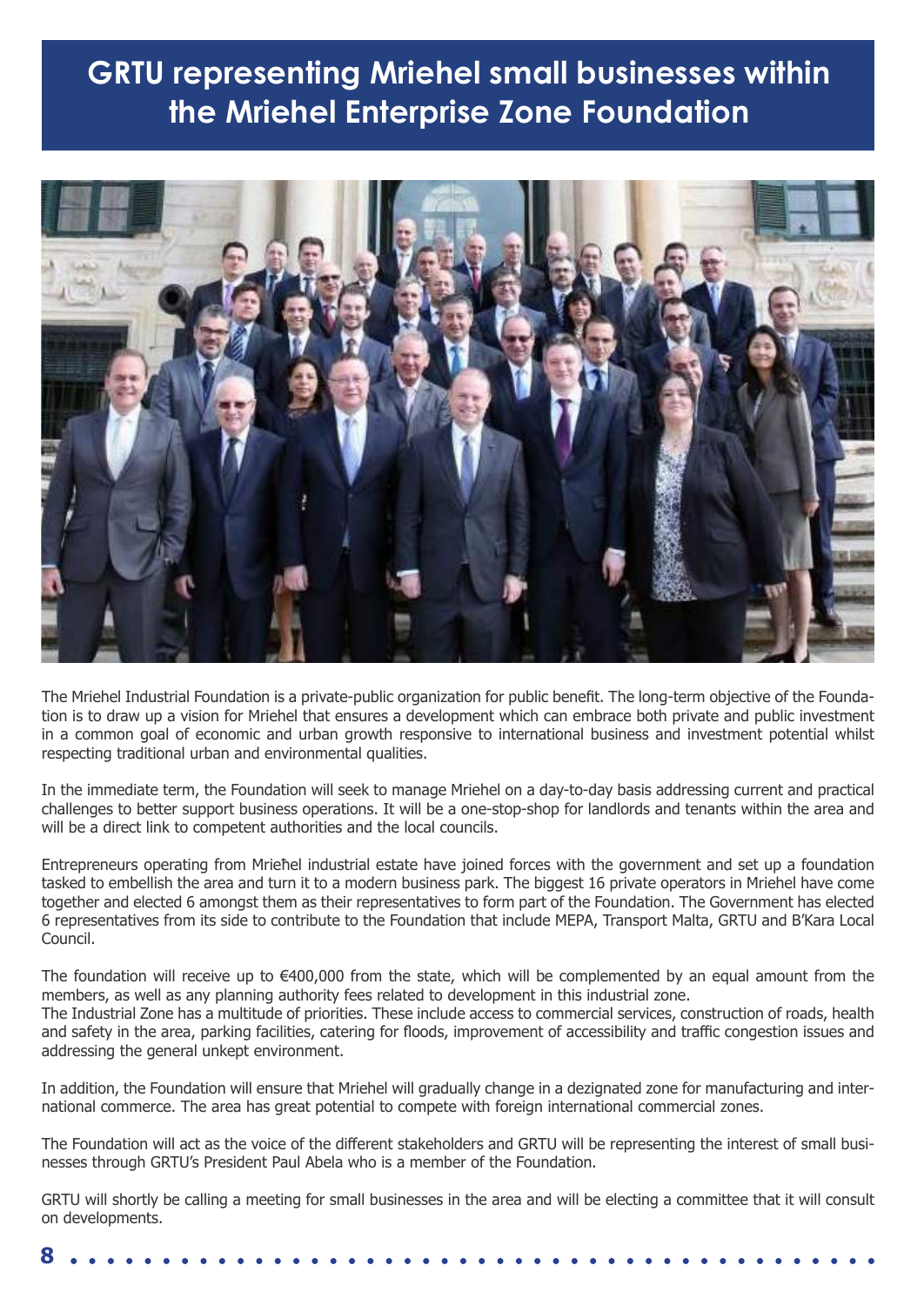## **GRTU's latest initiative: Malta as a Wedding Destination**

![](_page_8_Picture_1.jpeg)

GRTU has recently invited various wedding service providers to attend a meeting that focused on the promotion of this sector within foreign markets.

The scope of this meeting was for GRTU to announce that it will be starting an initiative to promote 'Malta as a Wedding Destination'. The reason being, that Malta is considered as an ideal destination to get married. As an island surrounded with inspiring churches, idyllic beaches and exceptional wedding spots it is a beautiful location to enjoy one's wedding day.

The first action brought to the table was the concept of boosting weddings in Malta amongst the Irish community by participating in two of the wedding fairs organised by the renowned 'Wedding Journal Show' that will be held in the coming months.

Although GRTU has selected these fairs as the stepping stone to build this initiative, it was also made clear that the organisation needs the assistance of the wedding professionals to determine what needs to be done to efficiently implement this action as they are the experts.

GRTU also expressed that representative from this industry should pool their resources to obtain mutual benefits and with the assistance of GRTU they will be able to prosper and continue to grow within this sector.

Interested participants in this initiative have been invited to attend another meeting on Monday 9th May 2016 at 5:30pm – GRTU. Kindly register your participation by sending an email to eudesk@grtu.eu

![](_page_8_Picture_8.jpeg)

![](_page_8_Picture_9.jpeg)

**9**